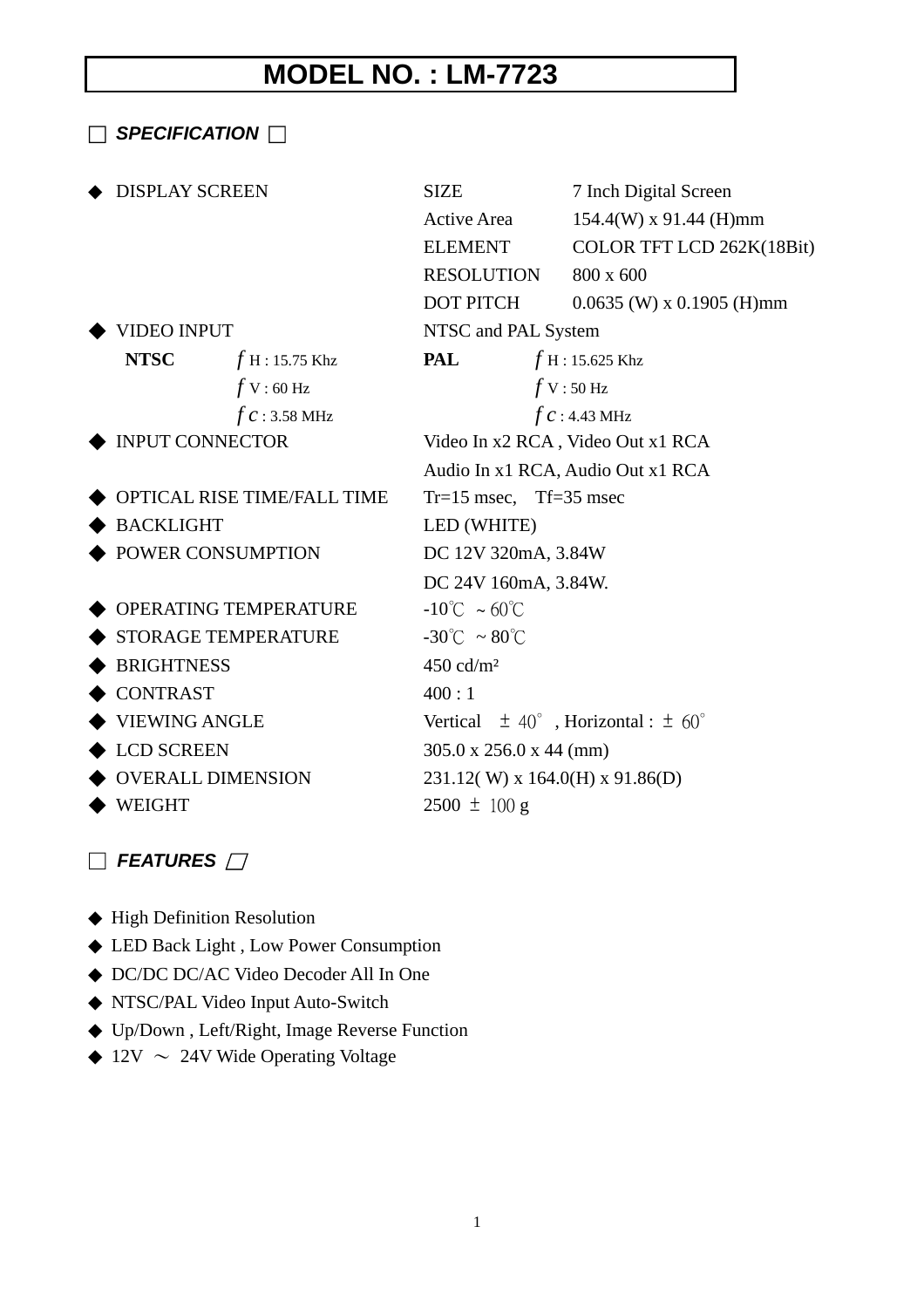

- ◆ Security
- **Broadcasting**
- ◆ Video Game
- ◆ Door Phone
- Video Phone
- ◆ Portable TV
- ◆ Center Control Room
- ◆ Instrument Display
- ◆ High Performance Display

## □ *MECHANICAL DRAWING* □